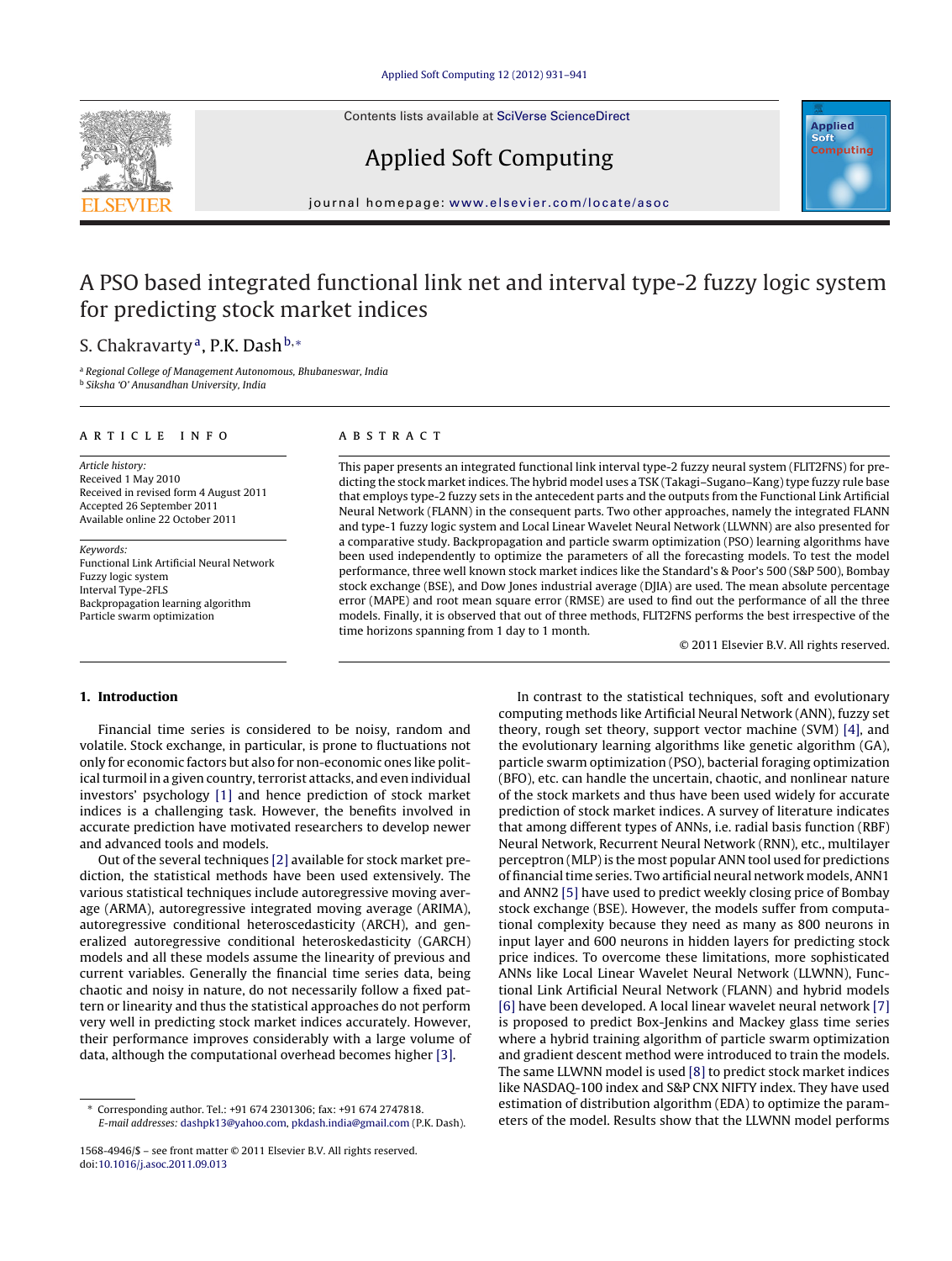marginally better than the conventional neural network models. Similarly, Functional Link Artificial Neural Network (FLANN) is used [\[9,10\]](#page--1-0) to predict S&P 500 stock.

Though ANN is found to be a successful forecasting tool in large number of applications, it suffers from the limitations like black box technique [\[11\],](#page--1-0) over fitting and gets trapped in local minima. To overcome these limitations, a combination of wavelet and Takagi–Sugeno–Kang (TSK) fuzzy rule based system [\[12,13\]](#page--1-0) is applied to predict financial time series data of Taiwan stock market. Fuzzy logic based models are preferred because as they offer an efficient tool to handle uncertainties. A fuzzy neural network is used [\[14\]](#page--1-0) to forecast financial time series where genetic algorithm and gradient descent learning algorithm are used alternatively in an iterative manner to adjust the parameters until the error is less than a certain threshold value. A hybrid neuro fuzzy architecture based on Kalman filter [\[15\]](#page--1-0) has been applied to predict financial time series taking Mackey glass time series as experimental data. Fu-Yuan has adopted an improved PSO algorithm and fuzzy neural network [\[11\]](#page--1-0) to predict Shanghai stock market indices and genetic fuzzy neural network [\[16\]](#page--1-0) to forecast Shenzhen stock indices. A hybrid forecasting model [\[17\]](#page--1-0) based on fuzzy time series and particle swarm optimization technique has been used to forecast Taiwan stock exchange. A survey of 100 published articles [\[18\]](#page--1-0) related to prediction of stock market indices has concluded that neural networks and fuzzy models are most suitable for stock market prediction.

In this paper, a hybrid functional link and interval type-2 fuzzy neural system (FLIT2FNS) [\[19–23\]](#page--1-0) is used to forecast stock market indices. Interval Type-2FLS is a simplified version of Type-2FLS. A type-2 fuzzy set [\[24\]](#page--1-0) is more capable to incorporate uncertainties compared to type-1 fuzzy logic system. Due to computational complexity of type-2 fuzzy logic system, Liang and Mendel proposed interval Type-2FLS, i.e. a simplified version of Type-2FLS which possesses all the advantages of Type-2FLS sans its computational complexity. This has been dealt with in Section [3.](#page--1-0) However, a detailed discussion can be seen in ref. [\[25\]](#page--1-0) Further, the interval Type-2FLS used in this paper belongs to TSK (Takagi–Sugano–Kang) type [\[26–28\]](#page--1-0) yielding an easier defuzzification procedure for forecasting stock market indices.

The parameters of all three models (FLIT2FNS, FLANN and Type-1FLS, and LLWNN) are optimized by the commonly used backpropagation (BP) learning algorithm. Further, to overcome two major limitations of backpropagation learning algorithm, i.e. slowness in error convergence speed and its inability to escape local optima, particle swarm optimization (PSO) [\[29,30\],](#page--1-0) a population based, self-adaptive search optimization technique is used to optimize the parameters of all the models. PSO will be discussed in details in Section [5.2.](#page--1-0)

Three stock market indices Standard's & Poor's 500 (S&P 500), Dow Jones industrial average (DJIA) and the Bombay stock exchange (BSE) are used as the experimental data. The S&P 500 is an index of the prices of 500 large publicly held companies publishing its stock market fluctuations since 1957. The DJIA known as "the barometer of stock market" began publishing the composite list of stocks of major companies in the year 1984. In 1997, it appeared in Wall Street Journal. In the beginning, it averaged the stocks of 12 companies with the idea of giving a picture of the trend in the stock market which can help in the forecasting. The BSE is the oldest stock exchange in Asia and on August 2007 as many as 4700 companies were listed in the Exchange which is the largest stock exchange in the world [\[31\].](#page--1-0)

This paper is organized as follows: In Section 2, a comparative analysis is made between Type-1FLS and interval Type-2FLS. Section [3](#page--1-0) deals with the proposed FLIT2FNS model. A brief note on LLWNN model is given in Section [4.](#page--1-0) Section [5](#page--1-0) deals with both backpropagation (BP) and particle swarm optimization (PSO)



**Fig. 1.** FOU and interval type-2 membership functions (MFs).

learning algorithms. Section [6](#page--1-0) provides the original datasets and an overview of input selection for all the three models. In Section [7,](#page--1-0) empirical results are given and they are discussed and analyzed in Section [8.](#page--1-0) Finally, Section [9](#page--1-0) draws the conclusion.

### **2. Type-1 fuzzy logic system vs. interval type-2 fuzzy logic system**

Both type-1 and type-2 fuzzy logic systems are considered as efficient tools to handle uncertainty in real life decision-making process. Out of these two types, type-1 fuzzy sets express the belongingness of a crisp value  $x'$  of a base variable x in a fuzzy set A by a crisp membership value  $\mu_A(x')$ , and thus they cannot capture the uncertainties due to imprecision in identifying membership functions. In other words, the membership function (MF) of a traditional FLS, i.e. type-1 fuzzy set has no uncertainty associated with it. To overcome this limitation, Type-2FLS [\[20\]](#page--1-0) has been introduced to minimize the effects of the uncertainty in the rule base and is used in the areas like control of mobile robots, fuzzy granulation, image processing, pattern recognition, and speech recognition, etc. But in recent years, because of its computational complexity, interval type-2 fuzzy logic system (IT2FLS) [\[21\],](#page--1-0) where the computation is more similar with the Type-1FLS is preferred. Symbolically, type-2 and IT2FLS are different from Type-1FLS by a tilde symbol putting over the symbol for the fuzzy set. For example, if A denotes a type-1 fuzzy set, than  $\tilde{A}$  denotes the interval type-2 fuzzy set or type-2 fuzzy set.

A type-2 fuzzy set, denoted  $\tilde{A}$ , is characterized by a type-2 membership function (MF)  $\mu_{\tilde{A}}(x, u)$ , where  $x \in X$  and  $u \in J_x \subseteq [0, 1]$ , that is

$$
\tilde{A} = \{((x, u), \mu_{\tilde{A}}(x, u)) | \forall x \in X, \forall u \in J_x \subseteq [0, 1]\}\
$$

where  $0 \leq \mu_{\widetilde{A}}(x,u) \leq 1$ 

This means that at a specific value of  $x$ , say  $x'$ , there is no longer a single value as for the type-1 membership function  $(u')$ ; instead, the type-2 membership function takes on a set of values named the primary membership of  $x'$ ,  $u \in J_x \subseteq [0, 1]$ . It is possible to assign an amplitude distribution to all of these points and this amplitude is named a secondary grade of type-2 fuzzy set. When the values of secondary grade are the same and equal to 1, then it results in an interval type-2 membership function. Thus for all  $\mu_{\tilde{A}}(x,u) = 1$ , then  $\tilde{A}$  is an interval type-2 fuzzy set.

In interval Type-2FLS there are two membership functions: lower membership function  $\mu_{A(x)}$  and upper membership function  $\bar{\mu}_{A(x)}$ . Each of the two membership functions can be represented by a type-1 fuzzy set membership function. The interval between these two membership values represents the foot print of uncertainty (FOU), which is the union of all primary membership functions and consists of a bounded region shown in Fig. 1. Most of the steps for type-1 and interval type-2 fuzzy sets are similar except